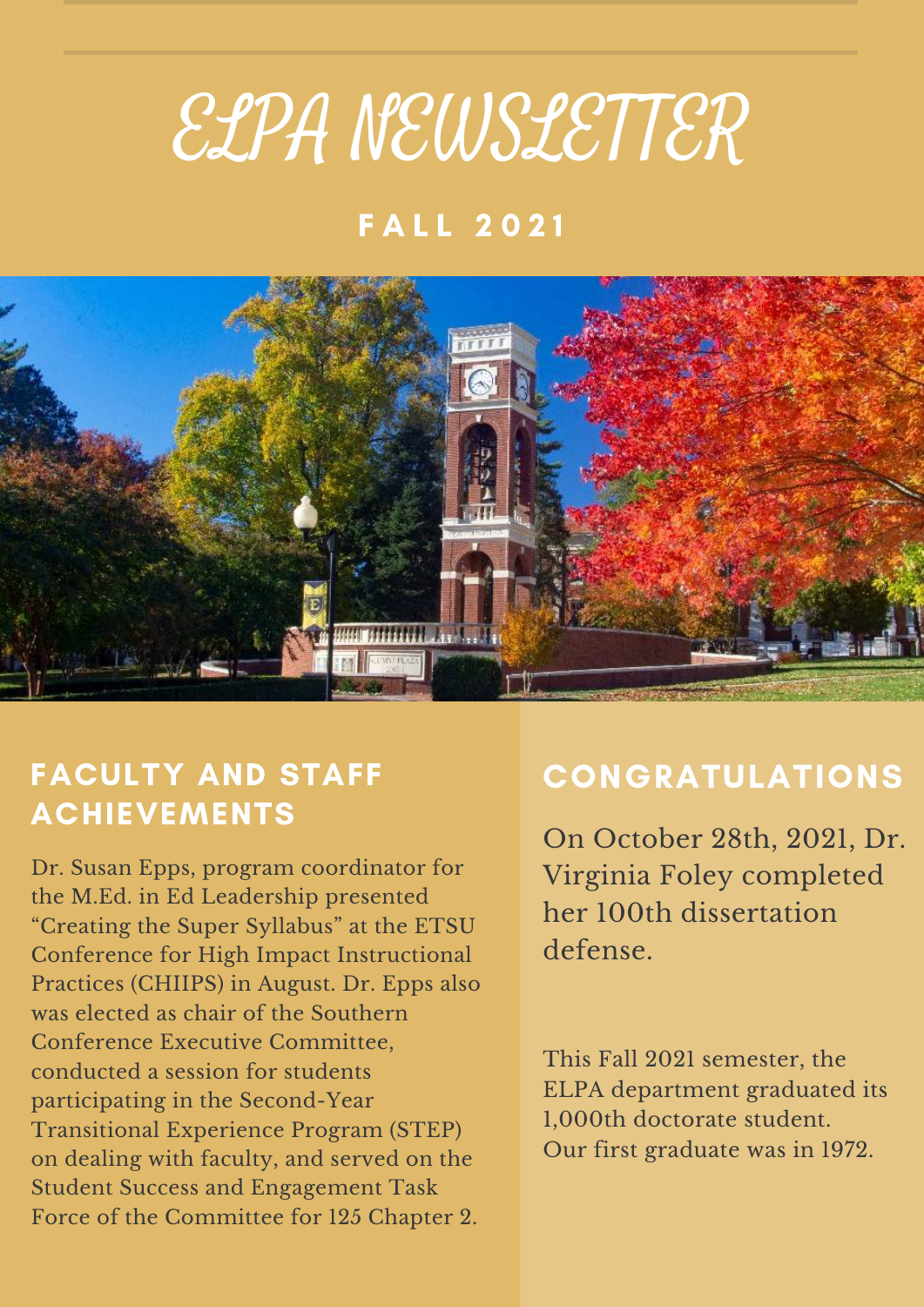### FACULTY AND STAFF ACHIEVEMENTS

#### *continued*

Dr. Ginger Christian represented ELPA at the International Society of Educational Planning (ISEP) Conference. The Conference Theme is Leading During a Crisis: The Intersection of Effective Planning and Management-Lesson and Implications for the Future. She presented Leading School Transformation through a Trauma Informed Systems Approach: The Power of University Partnerships, Leadership, and Social Emotional Learning. Dr. Christian along with her colleague Dr. Foley also presented at the MSERA (Mid-South Educational Research Association) conference in November and were part of the STEM.LD Grant.



Drs. Christian, Foley, and Channing with Yana Popper presented at the MSERA (Mid-South Educational Research Association) conference in November. ELPA had a total of four presentations and spotlighted students in research when Yana presented. (See pictures below).



**TRA** 

Mid-South Educational Research Association

*(Bottom Right Photo)* Yana Popper, Dr. Christian, Dr. Foley, and Dr. Channing at the MSERA conference. *(Above Left Photo)* Dr. Foley and Dr. Christian *(Above Right Photo)* Yana Popper and Dr. Channing presenting at MSERA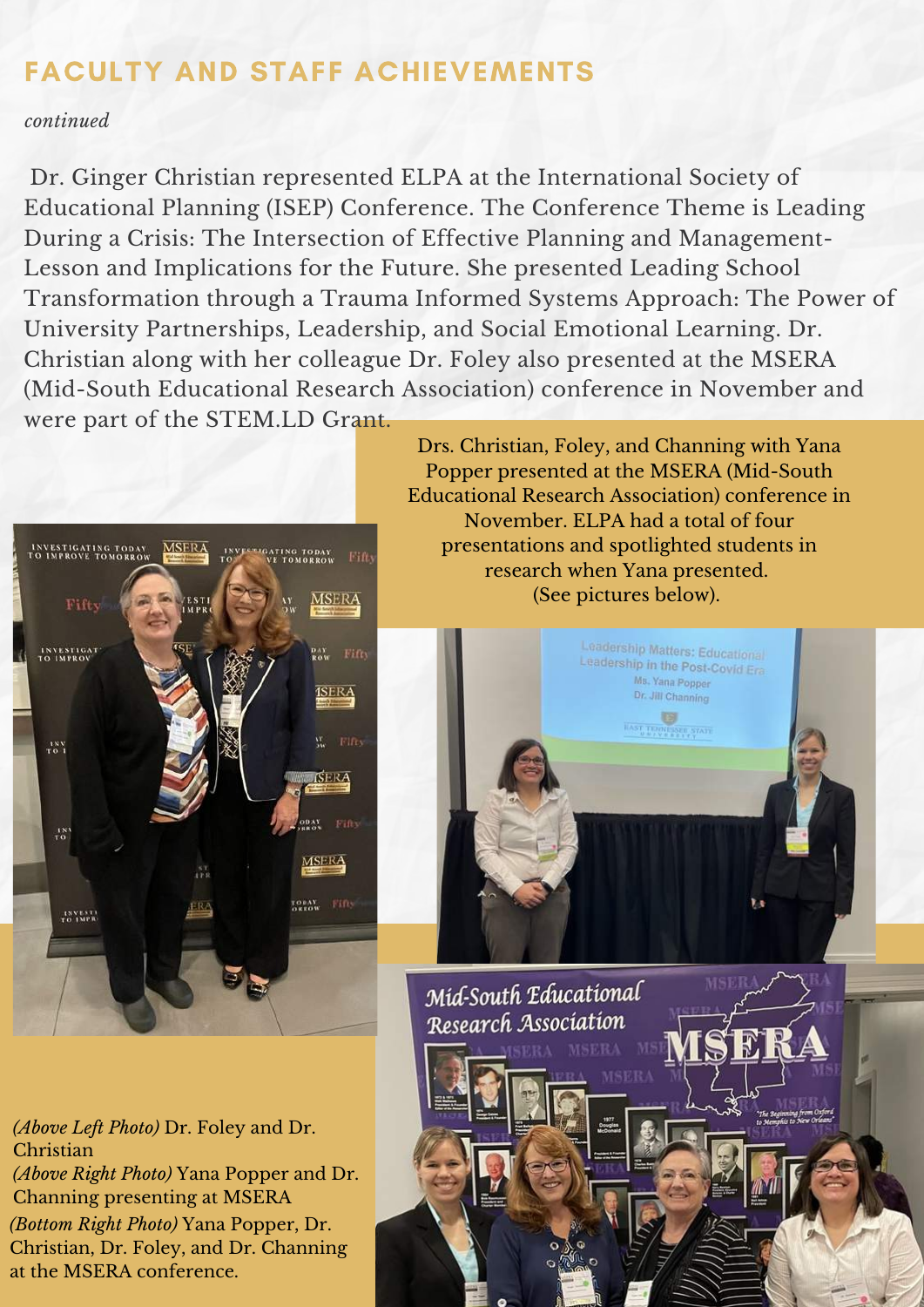# ELPA STUDENT ACHIEVEMENTS

**Meaghan Heimbach** was appointed the Vice-President of the Graduate and Professional Student Association, is a graduate student senator in the Student Government Association, and serves on the University Council. **Yana Popper** is serving as a graduate student senator in the Student Government Association.

**Hannah Scheure**r is a NiswongerCARE Advisor. She assists students from Daniel Boone and David Crockett high schools with college and career questions, helps them fill out job/college/scholarship/financial aid applications, and guides seniors through the process of life after high school.

**Zack Sholes** holds a Graduate Assistantship (GA) in the Office of Fraternity & Sorority Life (FSL Office). He works with chapter presidents in the context of the chapter assessment program (CAP), working with the FSL office and leaders in the Greek community to develop a new risk management program for all of Greek life.

**Madison Lowe** is now the Secretary for Learning Services in the Center for Academic Achievement at ETSU.

**Laurel Cox** has been hired as an Academic Advisor in the Haslam College of Business at the University of Tennessee-Knoxville.

**Sydni Leonard** has started her new job as a First-Year Academic Advisor for Social Sciences, Humanities, the Arts, and Education at Emory & Henry College, her alma mater.

**Kyle Williams** has been hired for a one year internship position as an Assistant Academic Counselor for football at the University of North Carolina - Chapel Hill. ETSU student athletes held "Bucky's Boo Bash", Oct. 28 for children in the community. Kids attended in costumes to play games and trick or treat.